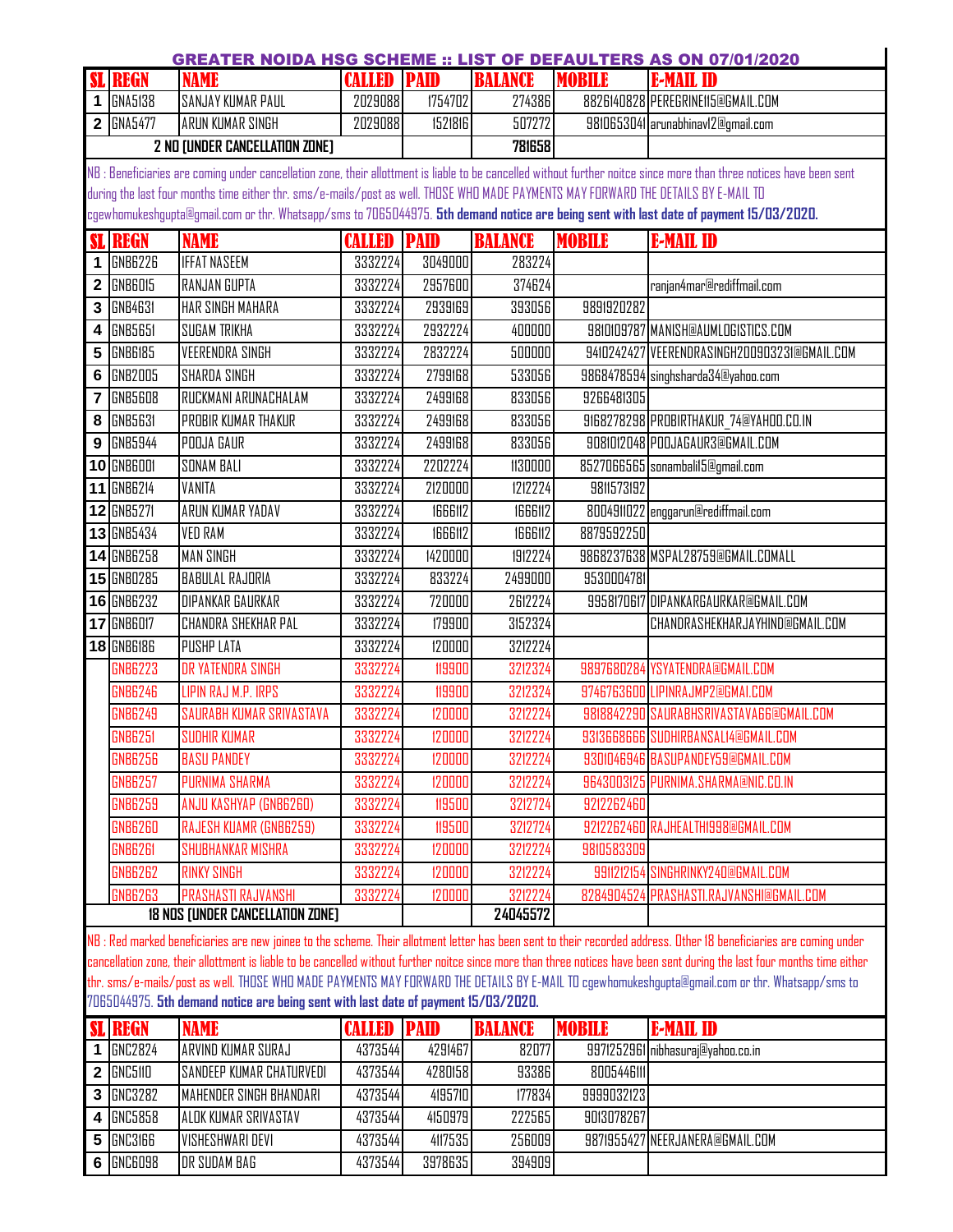| $\overline{7}$ | <b>GNC5463</b>                                                                                                                                                                                                                                                                                                                                                                                                                                                                                                                                                                                             | DR BHARAT BHUSHAN SHARMA         | 4373544 | 3800000        | 573544         |                        | 9414606050 bharatbhushan257@gmail.com      |  |
|----------------|------------------------------------------------------------------------------------------------------------------------------------------------------------------------------------------------------------------------------------------------------------------------------------------------------------------------------------------------------------------------------------------------------------------------------------------------------------------------------------------------------------------------------------------------------------------------------------------------------------|----------------------------------|---------|----------------|----------------|------------------------|--------------------------------------------|--|
| 8              | GNC6127                                                                                                                                                                                                                                                                                                                                                                                                                                                                                                                                                                                                    | <b>KAUSTAV SEN</b>               | 4373544 | 3786667        | 586877         |                        | 1204292820 SEN KAUSTAV@HOTMAIL.COM         |  |
| 9              | <b>GNC5879</b>                                                                                                                                                                                                                                                                                                                                                                                                                                                                                                                                                                                             | SHIVANI BHARDWAJ                 | 4373544 | 3694772        | 678772         |                        | 9910061676 shivani.kkr@gmail.com           |  |
|                | 10 GNC5554                                                                                                                                                                                                                                                                                                                                                                                                                                                                                                                                                                                                 | SMITA MISHRA                     | 4373544 | 3680000        | 693544         |                        | 9868525085 akpanigrahiadv@gmail.com        |  |
|                | <b>11 GNC6204</b>                                                                                                                                                                                                                                                                                                                                                                                                                                                                                                                                                                                          | PARAG DEO GUPTA                  | 4373544 | 3680000        | 693544         | 9431334532             |                                            |  |
|                | 12 <b>GNC5701</b>                                                                                                                                                                                                                                                                                                                                                                                                                                                                                                                                                                                          | <b>USHA GAUR</b>                 | 4373544 | 3473544        | 900000         |                        | 9869210828 gusha_2001@yahoo.com            |  |
|                | 13 GNC4357                                                                                                                                                                                                                                                                                                                                                                                                                                                                                                                                                                                                 | <b>VIRENDER SINGH NEGI</b>       | 4373544 | 3443386        | 930158         | 9971509497             |                                            |  |
|                | 14 GNC2701                                                                                                                                                                                                                                                                                                                                                                                                                                                                                                                                                                                                 | SHLOK BHARDWAJ                   | 4373544 | 3293386        | 1080158        |                        | 9958130108 dgsndsb@gmail.com               |  |
|                | 15 GNC3175                                                                                                                                                                                                                                                                                                                                                                                                                                                                                                                                                                                                 | <b>KUNWAR SAIN</b>               | 4373544 | 3280158        | 1093386        |                        | 9997094580 bvikastejyan@gmail.com          |  |
|                | 16 GNC4112                                                                                                                                                                                                                                                                                                                                                                                                                                                                                                                                                                                                 | <b>VINEET MISHRA</b>             | 4373544 | 3280158        | 1093386        | 8376986950             |                                            |  |
|                | <b>17 GNC5409</b>                                                                                                                                                                                                                                                                                                                                                                                                                                                                                                                                                                                          | <b>TOSHI VERMA</b>               | 4373544 | 3280158        | 1093386        |                        | 7897468987 toshiverma2010@gmail.com        |  |
|                | 18 GNC5539                                                                                                                                                                                                                                                                                                                                                                                                                                                                                                                                                                                                 | RIZWAN AHMAD                     | 4373544 | 3280157        | 1093387        |                        | 9419120020 rizwanahmadmail@rediffmail.com  |  |
|                | 19 GNC5763                                                                                                                                                                                                                                                                                                                                                                                                                                                                                                                                                                                                 | <b>K S SUBRAMANIAN</b>           | 4373544 | 3280049        | 1093495        | 9312275455 subu@nic.in |                                            |  |
|                | <b>20 GNC0463</b>                                                                                                                                                                                                                                                                                                                                                                                                                                                                                                                                                                                          | K VENU GOPAL KRISHNA             | 4373544 | 3279540        | 1094004        |                        | 9448414684 kvgk15@gmail.com                |  |
|                | <b>21 GNC5557</b>                                                                                                                                                                                                                                                                                                                                                                                                                                                                                                                                                                                          | <b>MAHENDRA SINGH</b>            | 4373544 | 3273000        | 1100544        |                        | 9898418578 MAHENDRAPRITI@GMAIL.COM         |  |
|                | <b>22 GNC2373</b>                                                                                                                                                                                                                                                                                                                                                                                                                                                                                                                                                                                          | JAINENDRA KS YADAV               | 4373544 | 3269224        | 1104320        |                        | 9312896682 Y 2003@REDIFFMAIL.COM           |  |
|                | <b>23 GNC3786</b>                                                                                                                                                                                                                                                                                                                                                                                                                                                                                                                                                                                          | <b>SANJEEV KUMAR</b>             | 4373544 | 3269115        | 1104429        |                        | 9350684984 sanjeev_k60@yahoo.com           |  |
|                | <b>24 GNC5708</b>                                                                                                                                                                                                                                                                                                                                                                                                                                                                                                                                                                                          | <b>MARATHE ONKAR GOPAL</b>       | 4373544 | 3258290        | 1115254        |                        | 8447876214 onkarm79@gmail.com              |  |
|                | <b>25 GNC4011</b>                                                                                                                                                                                                                                                                                                                                                                                                                                                                                                                                                                                          | <b>MUNESH KUMAR</b>              | 4373544 | 3247356        | 1126188        |                        | 9013850420 muneshkr@gmail.com              |  |
|                | 26 GNC4279                                                                                                                                                                                                                                                                                                                                                                                                                                                                                                                                                                                                 | <b>AJAY SRIVASTAVA</b>           | 4373544 | 2989813        | 1383731        |                        | 9654483322 ajay.sri@hotmail.com            |  |
|                | <b>27 GNC2985</b>                                                                                                                                                                                                                                                                                                                                                                                                                                                                                                                                                                                          | <b>SHIVAM SAXENA</b>             | 4373544 | 2186772        | 2186772        |                        | 9871038305 shivamsaksena@gmail.com         |  |
|                | <b>28 GNC6188</b>                                                                                                                                                                                                                                                                                                                                                                                                                                                                                                                                                                                          | SUHAVANI DEVI                    | 4373544 | 2180000        | 2193544        |                        | pankaj.singh.jhs@gmail.com                 |  |
|                | <b>29 GNC4144</b>                                                                                                                                                                                                                                                                                                                                                                                                                                                                                                                                                                                          | <b>SANJAY KUMAR</b>              | 4373544 | 2175838        | 2197706        |                        | 9868103894 sanjays626@yahoo.com            |  |
|                | 30 GNC5645                                                                                                                                                                                                                                                                                                                                                                                                                                                                                                                                                                                                 | <b>UDAY KUMAR SINGH</b>          | 4373544 | 2164904        | 2208640        |                        | 9868908363 uk_s9@rediffmail.com            |  |
|                | 31 GNC5903                                                                                                                                                                                                                                                                                                                                                                                                                                                                                                                                                                                                 | <b>MUNCHERA BIBI</b>             | 4373544 | 2120000        | 2253544        |                        | 8744969426 muncherabibi@gmail.com          |  |
|                | <b>32 GNC6211</b>                                                                                                                                                                                                                                                                                                                                                                                                                                                                                                                                                                                          | RAJIV KUMAR                      | 4373544 | 1679900        | 2693644        |                        | 9425807610 RKAGARWAL IITD21@REDIFFMAIL.COM |  |
|                | 33 GNC6149                                                                                                                                                                                                                                                                                                                                                                                                                                                                                                                                                                                                 | SANJAY KUMAR BHANWARA            | 4373544 | 700000         | 3673544        |                        | 9899969988 SKBWINSKY@GMAIL.COM             |  |
|                | GNC6141                                                                                                                                                                                                                                                                                                                                                                                                                                                                                                                                                                                                    | <b>SHANKAR SHARAN</b>            | 4373544 | 180000         | 4193544        |                        | 9910035650 HESIVH@GMAIL.COM                |  |
|                | GNC6163                                                                                                                                                                                                                                                                                                                                                                                                                                                                                                                                                                                                    | <b>ARJUN SINGH</b>               | 4373544 | 179900         | 4193644        |                        | 8210756378 arjunksingh1964@gmail.com       |  |
|                | GNC6231                                                                                                                                                                                                                                                                                                                                                                                                                                                                                                                                                                                                    | <b>ROSHAN KISHORE</b>            | 4373544 | 389000         | 3984544        |                        | 9560022232 ROSHANLIBRA26@REDIFFMAIL.COM    |  |
|                | <b>GNC6238</b>                                                                                                                                                                                                                                                                                                                                                                                                                                                                                                                                                                                             | <b>ANMOL SHARMA</b>              | 4373544 | 179900         | 4193644        | 7607910089             |                                            |  |
|                | <b>GNC6239</b>                                                                                                                                                                                                                                                                                                                                                                                                                                                                                                                                                                                             | <b>VIKAS RANJAN</b>              | 4373544 | 179900         | 4193644        |                        | 9450932398 VRANJAN31@YAHOO.COM             |  |
|                | <b>GNC6244</b>                                                                                                                                                                                                                                                                                                                                                                                                                                                                                                                                                                                             | <b>BIRENDRA SINGH RATHOUR</b>    | 4373544 | 180000         | 4193544        |                        | 9426208689 BIRENDRARATHOUR@GMAIL.COM       |  |
|                | <b>GNC6255</b>                                                                                                                                                                                                                                                                                                                                                                                                                                                                                                                                                                                             | <b>VIJAY KUMAR JAMI</b>          | 4373544 | 180000         | 4193544        |                        | 9319695967 JVIJAY15@GMAIL.COM              |  |
|                |                                                                                                                                                                                                                                                                                                                                                                                                                                                                                                                                                                                                            | 33 NOS [UNDER CANCELLATION ZONE] |         |                | 38266282       |                        |                                            |  |
|                | $\overline{\rm NB}$ : Red marked beneficiaries are new joinee to the scheme. Their allotment letter has been sent to their recorded address. Other 33 beneficiaries are coming under<br>cancellation zone, their allottment is liable to be cancelled without further noitce since more than three notices have been sent during the last four months time either<br>thr. sms/e-mails/post as well. THOSE WHO MADE PAYMENTS MAY FORWARD THE DETAILS BY E-MAIL TO cgewhomukeshgupta@gmail.com or thr. Whatsapp/sms to<br>7065044975. 5th demand notice are being sent with last date of payment 15/03/2020. |                                  |         |                |                |                        |                                            |  |
| <b>SL</b>      | <b>REGN</b>                                                                                                                                                                                                                                                                                                                                                                                                                                                                                                                                                                                                | <b>NAME</b>                      | CALLED  | <b>PAID</b>    | <b>BALANCE</b> | <b>MOBILE</b>          | <b>E-MAIL ID</b>                           |  |
|                | 1 GND4139                                                                                                                                                                                                                                                                                                                                                                                                                                                                                                                                                                                                  | <b>RAJESH KUMAR DHINGRA</b>      | 6247920 | 6087268        | 160652         |                        | 9450935210 R.K.DHINGRA13@GMAIL.COM         |  |
|                | $\Omega$ PNDEDIE                                                                                                                                                                                                                                                                                                                                                                                                                                                                                                                                                                                           | <b>PUPUL VIIMAD DUATMAPAD</b>    | P9/7090 | <b>EEAEOON</b> | 702100         |                        | $0.01000007$ -LLIO7FL-tured com            |  |

|              | <b>GND4139</b>    | RAJESH KUMAR DHINGRA          | 6247920 | 6087268 | 160652  | 9450935210 R.K.DHINGRA13@GMAIL.COM  |
|--------------|-------------------|-------------------------------|---------|---------|---------|-------------------------------------|
|              | <b>2 GND5915</b>  | SUSHIL KUMAR BHATNAGAR        | 6247920 | 5545820 | 702100  | 9810910607 skb107@hotmail.com       |
| $\mathbf{3}$ | <b>GND2206</b>    | ADARSH KUMAR MISHRA           | 6247920 | 5329334 | 918586  | 855176668 akmvidesh@gmail.com       |
| 4            | <b>GND6212</b>    | <b>VINDD JANARDHAN BAHADE</b> | 6247920 | 5239900 | 1008020 | 9420810824 DRBAHADE.VINDD@GMAIL.COM |
|              | <b>5 GND0342</b>  | HEMANT KUMAR MISHRA           | 6247920 | 4985980 | 1261940 | 9869112528 capthkmishra@msn.com     |
|              | <b>6 GND4384</b>  | <b>BIPUL KUMAR SRIVASTAVA</b> | 6247920 | 4685940 | 1561980 | 9958229951 bks941964@yahoo.com      |
|              | GND4799           | IMD IQBAL                     | 6247920 | 4685940 | 1561980 | 9835445786 mdiqball956@gmail.com    |
| 8            | <b>GND3500</b>    | AVNINDRA KUMAR RAI            | 6247920 | 4670320 | 1577600 | 9868224464 RAIAK470@REDIFFMAIL.COM  |
| 9            | <b>GND5371</b>    | AFEERA KHANAM                 | 6247920 | 4539579 | 1708341 | 9818041646 afeera_786@yahoo.com     |
|              | <b>10 GND5408</b> | SATYAPAL SHARMA               | 6247920 | 4384370 | 1863550 | 9717568266 SPSHARMA1961@YAHOO.COM   |